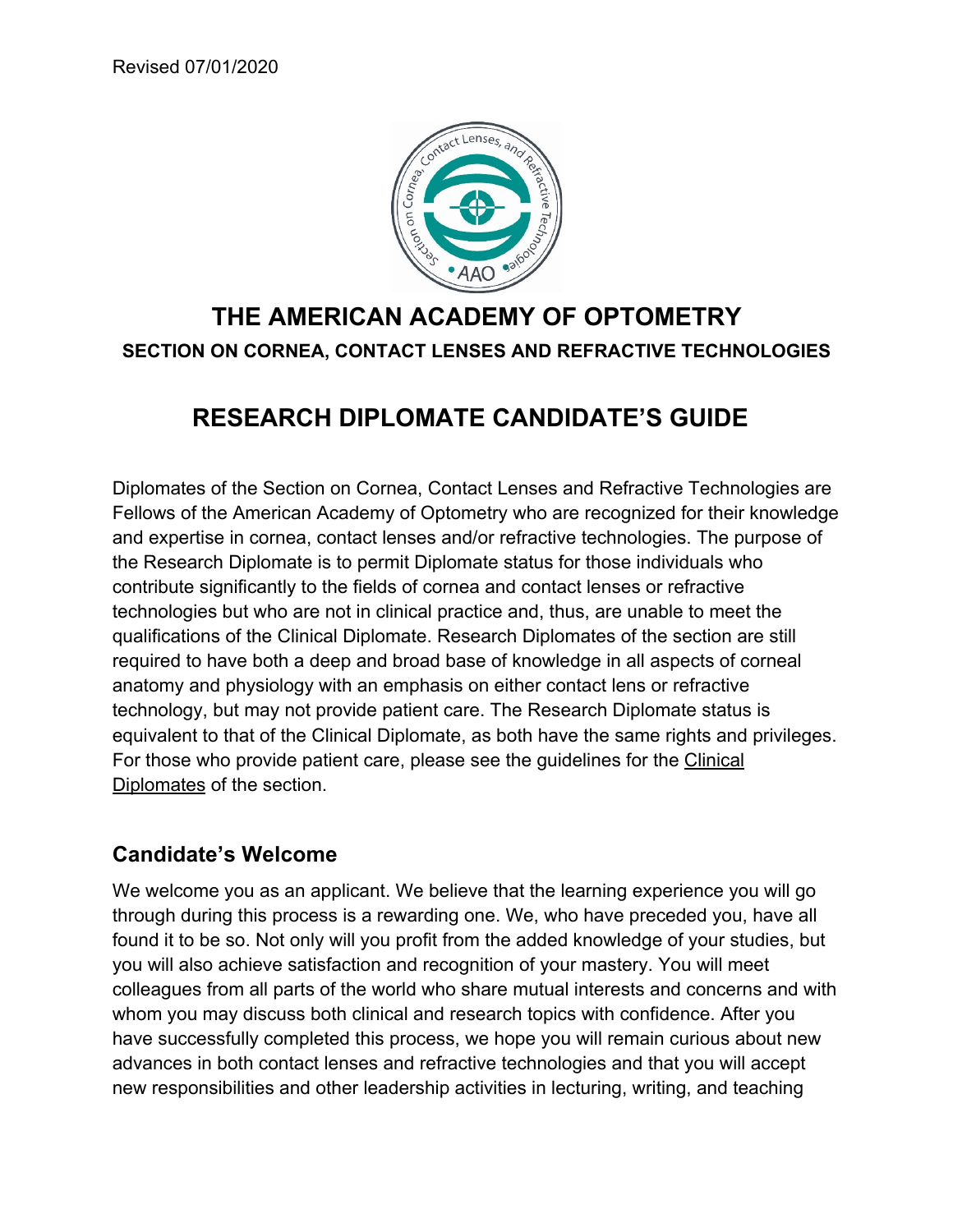within the section and among our colleagues. We encourage participation in the American Academy of Optometry Annual Meeting.

This guide contains the requirements and the procedures for becoming a Research Diplomate in the Section on Cornea, Contact Lenses and Refractive Technologies of the American Academy of Optometry.

*Please note that this guide supersedes all previous information and instructions.* 

### **I. Requirements for Becoming a Candidate**

The following are a list of requirements for all candidates who are interested in becoming a Research Diplomate in the Cornea, Contact Lenses and Refractive Technologies (CCLRT) Section:

1. Be a Fellow in good standing of the American Academy of Optometry (AAO).

2. Submit an application form online http://www.aaopt.org/cclrt indicating your desire to become a Diplomate of the Section.

- The application can be initiated at any time and you will have **five years** to complete the requirements.
- You will submit a current curriculum vitae during the application process.
- There is an application fee of \$100 (made payable to the AMERICAN ACADEMY OF OPTOMETRY).
- You will submit a head and shoulders photograph of yourself.
- You will need to identify which track/emphasis you are interested in pursuing:
	- 1. Clinical Diplomate (see clinical track guidelines):
		- 1. Cornea and Contact Lenses (CL emphasis)
		- 2. Cornea and Refractive Technologies (RT emphasis)
	- 2. Research (non-clinical) Diplomate

## **II. Qualifications**

The applicant should have made substantial contributions to the body of knowledge relating to the cornea, contact lenses or refractive technologies.

1. The applicant should have already published, as a listed author (in general, this should be as the first, or corresponding author), at least ten papers in journals indexed in Web of Science and/or Scopus in the area of cornea, contact lenses and/or refractive technologies. If the applicant has a funded R or U NIH PI award (or equivalent), this can substitute as two published papers. Patents held by the applicant may also be substituted for up to two published papers. The Research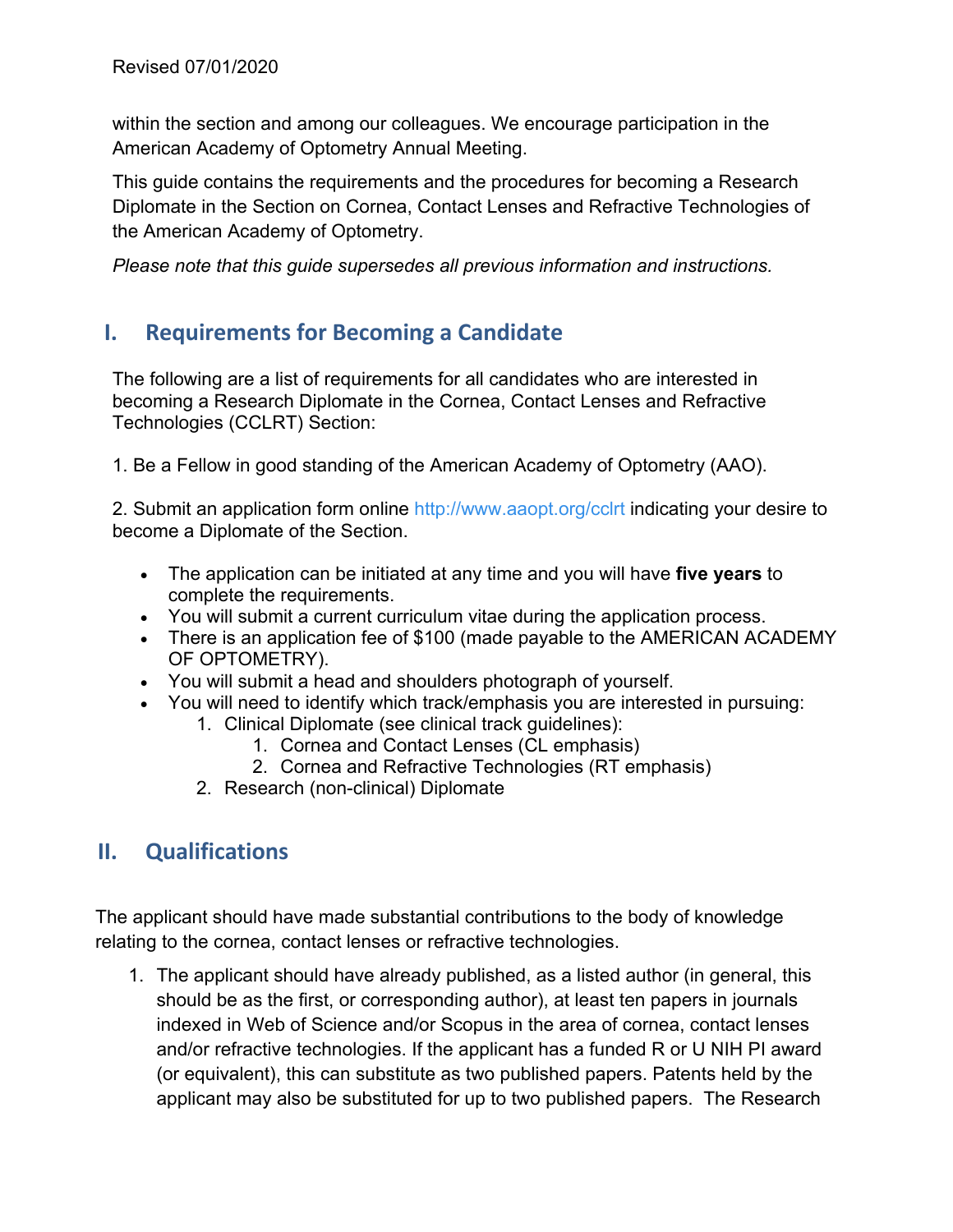Diplomate Sub-Chair will determine admissibility of publications and substitutions.

2. The applicant should be actively conducting research in the area of cornea, contact lenses and/or refractive technologies.

## **III. The Scientific Paper**

#### **Topic Selection**

- 1. Once the application has been submitted and accepted, the candidate will be contacted by the Research Diplomate Sub-Chair to discuss possible topics for a scientific paper.
- 2. The topic of the scientific paper should be one in which the candidate has considerable interest. It should be a topic that the candidate wants to learn more about. An improved understanding of the topic should enhance and expand the candidate's research interests.
- 3. The topic of the scientific paper should not encompass the candidate's research career. It can be a topic related to the candidate's research interests, but it should not be the central theme of the candidate's current or prior research and publications.
- 4. The candidate must submit five topics appropriate for a scientific paper to the Research Diplomate Sub-Chair.
- 5. The Research Diplomate Sub-Chair will appoint a Diplomate Award Committee of three CCLRT Section Diplomates, who have some expertise in the topical areas suggested by the candidate. At least one member of the committee will have attained Diplomate status through the research Diplomate process.
- 6. The Diplomate Award Committee will rule out any unacceptable topics, and the candidate may select the topic of the paper from the remaining topics.
- 7. The candidate will not be informed of the identity of the Diplomate Award Committee members.

#### **Outline**

- 1. Once a suitable topic is agreed upon, the candidate must submit an electronic copy outline of the proposed paper to the Research Diplomate Sub-Chair, who will forward it to the three Committee members.
- 2. The Diplomate Award Committee will evaluate the outline for the following:
	- a. Depth and breath of coverage of the topic
	- b. Background information on basic mechanisms
	- c. Potential for development into a scholarly paper
	- d. Time and effort involved in producing a paper from the outline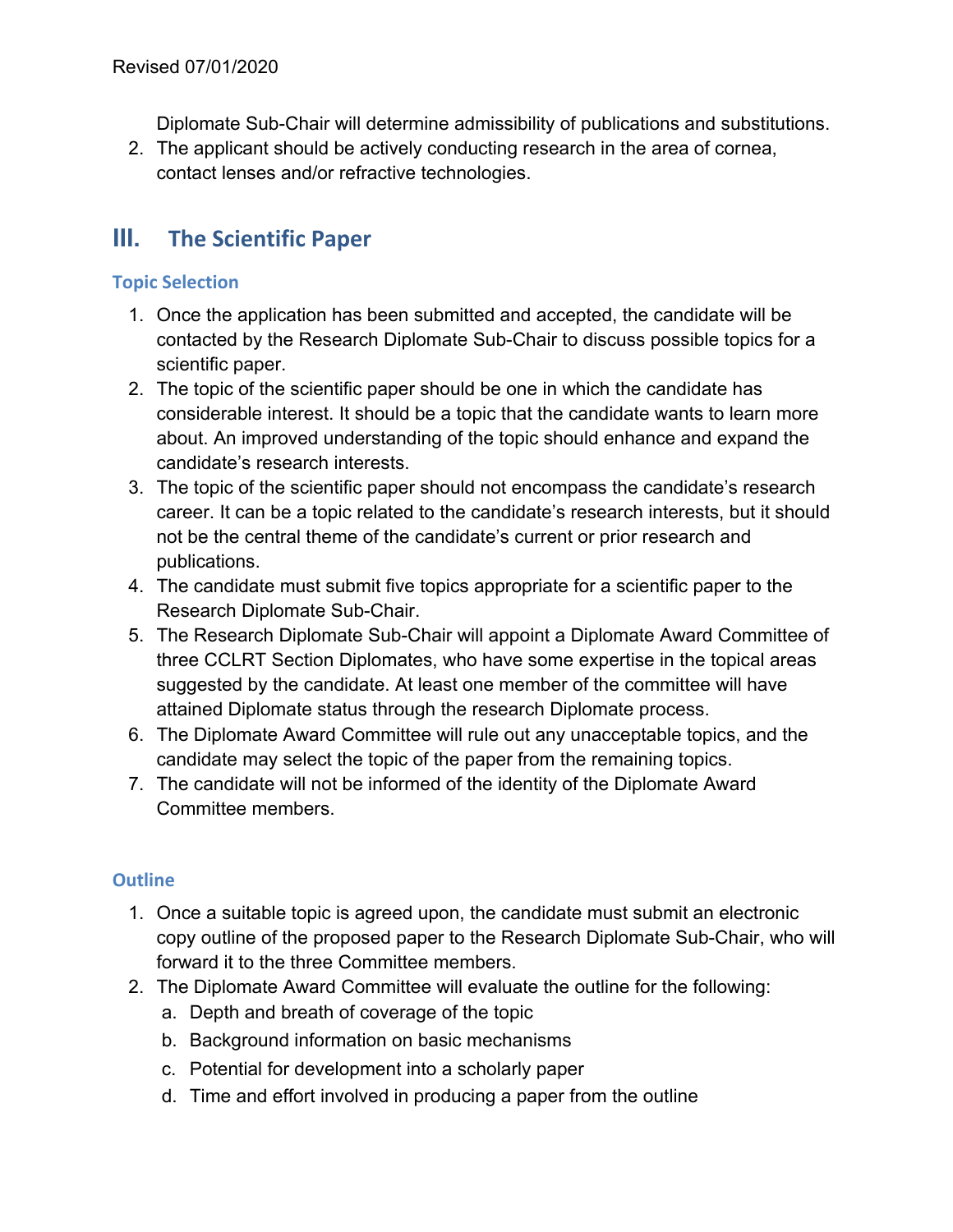- 3. If the members of the Diplomate Award Committee determine that modifications are needed to the outline, the changes will be communicated to the Research Diplomate Sub-Chair. Committee members will also determine, based on the number and importance of the changes to the outline, whether or not submission of the modified outline is required. Any required updates will be communicated to the candidate by the Research Diplomate Sub-Chair.
- 4. Upon acceptance of the outline, the candidate may begin to write the scientific paper.

#### **The Paper**

- **1. Requirements** 
	- a. The process of researching and writing the scientific paper is intended to be a challenge. The candidate is to demonstrate knowledge and expertise in cornea, contact lenses, and/or refractive technologies, while analyzing and justifying methods and results of scientific studies on the selected topic. It is intended to be a learning, as much as a testing, process.
	- b. The paper must provide evidence of extensive literature review and be comprehensively referenced. Cited papers may include publications by the candidate; however, the candidate's own publications must represent a small fraction of the total references.
	- c. The paper should demonstrate the candidate's background knowledge in cornea, contact lenses and/or refractive technologies. The scientific basis of issues explored should be well-expressed.
	- d. Considerable depth of scholarship should be evident in the topic area.
	- e. The paper should be approximately 50 pages long, excluding references, figures, and tables. It should be double-spaced in 12-point font with 1 inch margins.
	- f. The paper should include critical evaluation of methods, results, and analyses of past studies (generally published, although unpublished studies may be included where pertinent) concerned with the topic. For references cited, the candidate should be able to (but is not necessarily obligated to in all cases) discuss the rationale for the different designs used in the studies, potential threats to their validity, and improvements that could be made to each study if the candidate were to perform them. Candidate's papers that do not critically evaluate the topic and the level of rigor of prior studies, but simply provide a comprehensive literature review of the field will not be accepted for committee review.
	- g. The candidate should discuss the impact of research in the topical area on the public.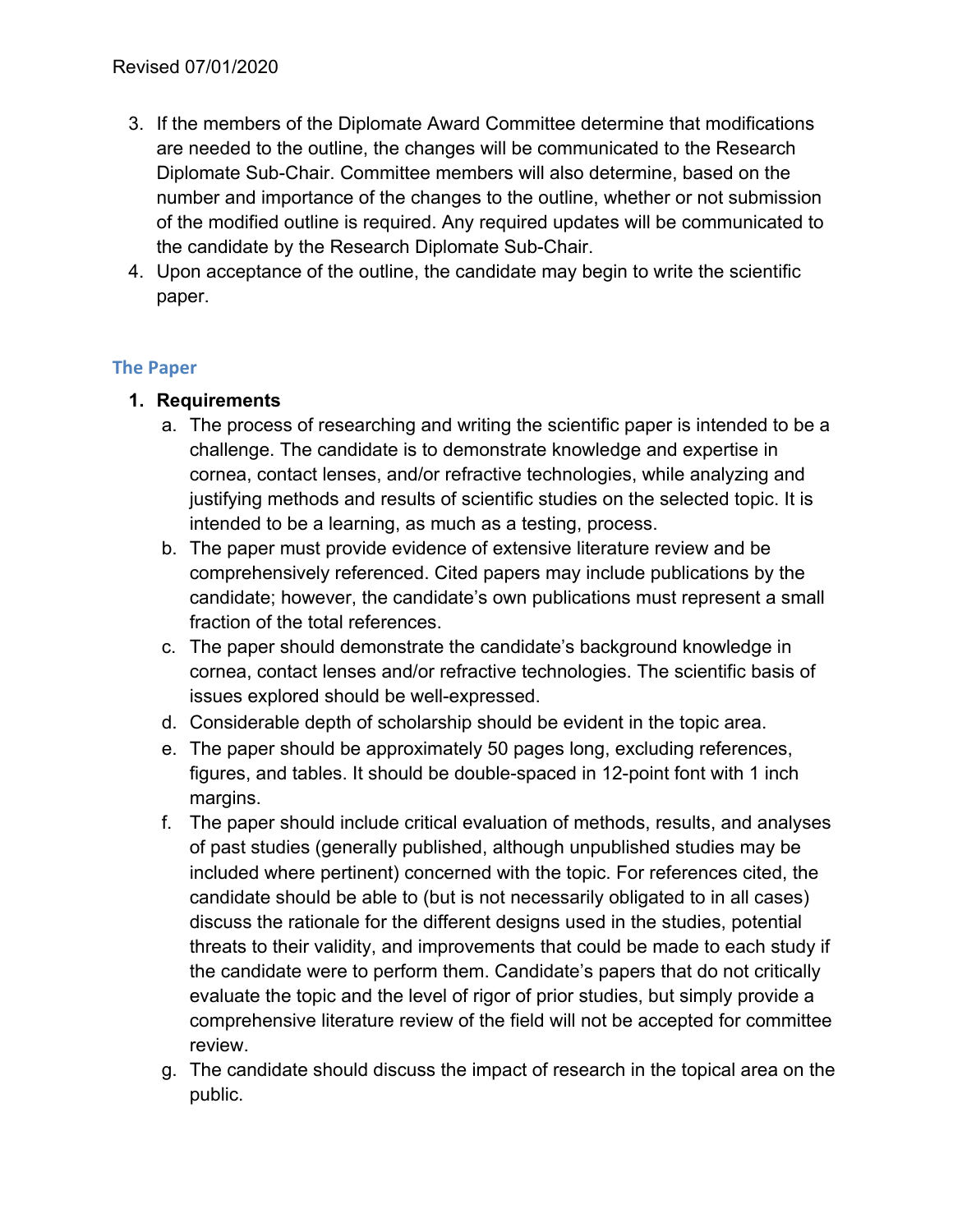- h. The candidate should formulate the specific research questions that have not yet been answered in the topical area and should be able to formulate hypotheses that need to be tested and be prepared to encourage a discussion relating to the studies that are needed to move the field forward.
- i. References should be cited at the end of the paper, following the guidelines of *Optometry and Vision Science*.
- j. Prior to submission of the paper, the candidate may choose to have the paper reviewed by colleagues for grammar, style, clarity, and conformity to the standards of vision science publications.

#### **2. Submission**

- a. An electronic copy of the completed paper should be submitted to the Research Diplomate Sub-Chair, who will send this to the three Committee members.
- b. If the candidate is seeking review and acceptance of the paper prior to the annual meeting of the American Academy of Optometry (which would qualify them to sit for the oral examination), the paper must be received ten weeks prior to this annual meeting.

#### **3. Acceptance**

- a. If the members of the Diplomate Award Committee agree that the scientific paper is acceptable, the Research Diplomate Sub-Chair will schedule a time for the oral examination, to take place during the next meeting of the American Academy of Optometry.
- b. If there are reservations about the paper, the members of the Diplomate Award Committee will write specific recommendations for improving the paper. The Research Diplomate Sub-Chair will communicate these recommendations to the candidate, who can re-submit the paper after appropriate improvements have been made.
- c. The candidate should consider publishing the accepted paper in its entirety or in sections as a review paper. If appropriate, a portion of the paper should be submitted for publication in a relevant peer-reviewed journal.

## **IV. The Oral Examination**

After the paper is accepted by the Diplomate Award Committee, the applicant must pass an oral examination of approximately two hours. This examination will generally be conducted by the Diplomate Award Committee; however, substitution(s) may be made with (an)other CCLRT Diplomate(s) if necessary.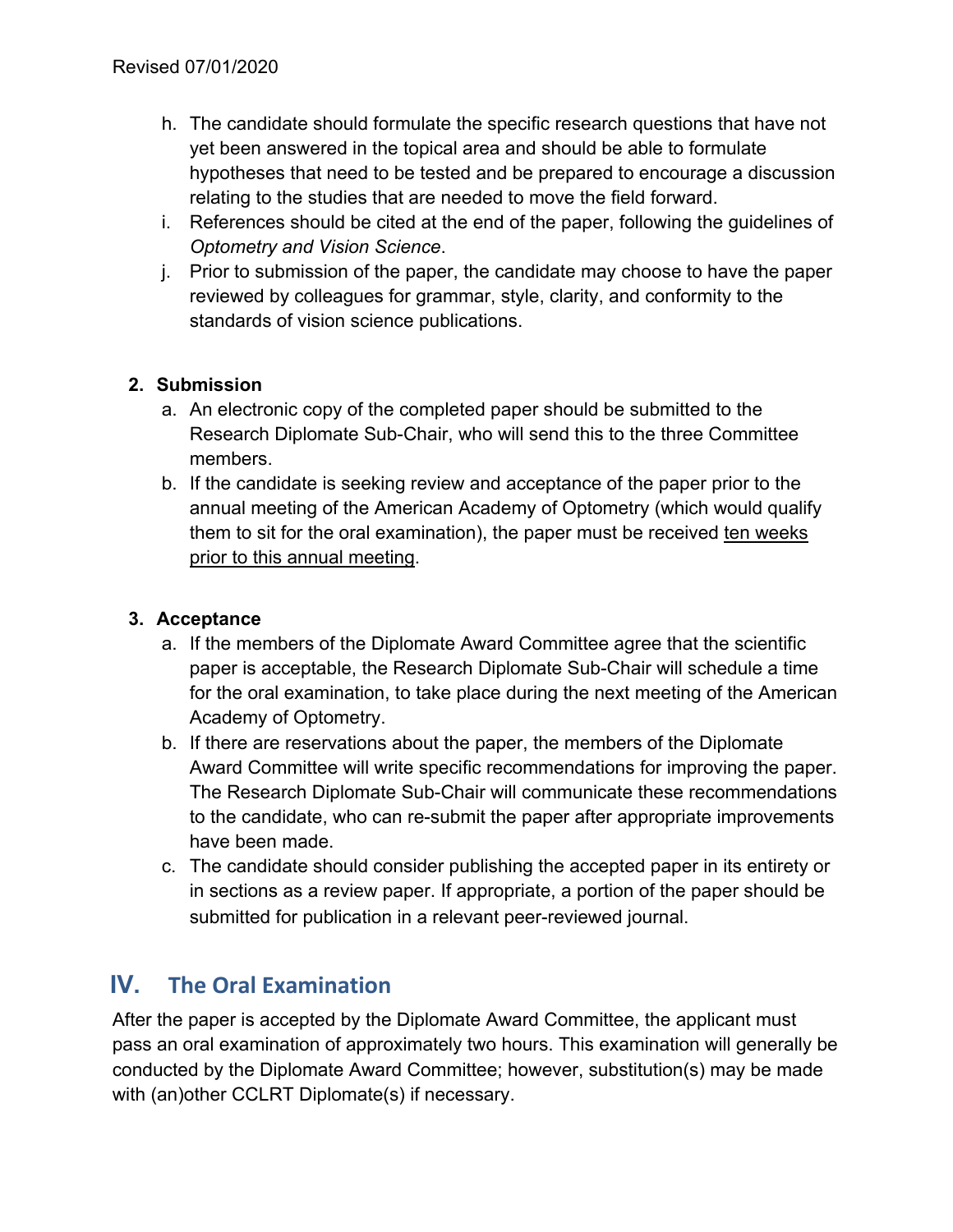#### **Scheduling**

The Research Diplomate Sub-Chair will coordinate the scheduling of the oral examination with the members of the Diplomate Award Committee and the candidate. The candidate will not know the identity of the members of the Diplomate Award Committee until the time of the oral examination. Normally the examination will be conducted "face-to-face" at the annual meeting of the AAO; however, in exceptional circumstances a virtual examination may be accommodated.

#### **Format**

Each member of the Committee will be involved in asking the candidate questions and evaluating the ability of the candidate to answer the questions. Depth and accuracy of response and the ability to communicate articulately are assessed.

The 2 hour examination will be divided into 3 sections.

#### **Section 1**

The first section is described as "general knowledge" and will count for approximately 25% of the examination time. Topics that will be included are the cornea, tear film, and contact lenses (listed below). The general knowledge section should also be personalized to the candidate's background.

- 1. The Cornea
	- a. Anatomy
	- b. Hydration control
	- c. Biochemistry
	- d. Optics and transparency
	- e. Regeneration and wound healing
	- f. Corneal sensitivity
	- g. Corneal surgery
	- h. Corneal biomechanics
- 2. The Tears
	- a. Structure and Secretion
	- b. Drainage
	- c. Physical Properties
	- d. Tear Film Stability and Dry Eye
- 3. Contact Lenses
	- a. Contact Lens Optics
	- b. Contact Lens Materials
	- c. Fitting of Contact Lenses
	- d. Verification and lnspection
	- e. Complications of Contact Lens Wear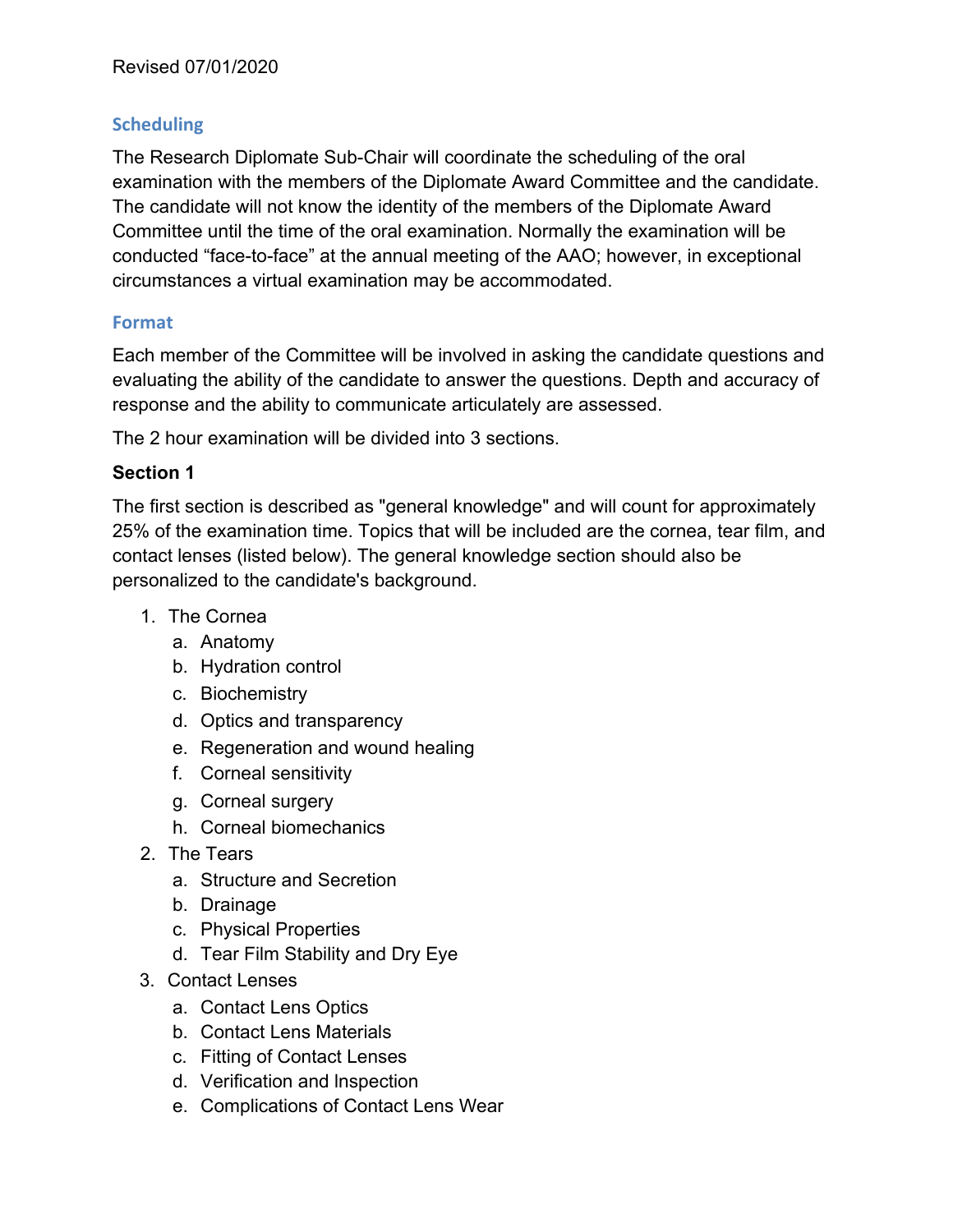- f. Contact Lenses in Abnormal Ocular Conditions (keratoconus, post-surgical, therapeutic)
- g. Contact lenses in Special Populations (children, presbyopes, astigmats)
- h. Modes of Contact Lens Wear (disposable lenses, extended wear, orthokeratology)
- 4. lnstrumentation and Methodology
	- a. Methods to Measure Corneal Topography
	- b. Methods to Measure Corneal Thickness
	- c. Microscopy of the Cornea
	- d. Methods of Evaluating Corneal Physiological Response
	- e. Methods for Tear Film and Tear Flow Evaluation
	- f. Methods to Evaluate On-Eye Performance of Contact Lenses

#### **Section 2**

The second section is described as "hot topics" and will count for approximately 10% of the examination time. This section is intended to test the candidate's knowledge of current and ongoing key research. An example of a topic that may be included is myopia control with contact lenses.

#### **Section 3**

The third section of the oral exam will be confined to questions on the candidate's paper and will account for approximately 65% of the total time of the examination. The questions will include the significance of the paper, unanswered questions on this topic, limitations of the described research, and/or what additional techniques/technology should or could be developed or applied. Additional questions will be designed by the examining committee that must be personalized to the candidate's work.

#### **Grading**

For each section, the examiners are required to independently "grade" the candidate's answers / defense using the CCLRT Research Diplomate's Oral Examination Form. Four "grades" are used on this form:

- Unacceptable
- Weak
- Acceptable
- Exceptional

A candidate must achieve a grade of "Acceptable" or "Exceptional" for section 3 in order for the examiner to recommend a pass for the oral examination. If a candidate is graded by the examiner as "Weak" on Section 1 or 2, but "Exceptional" on Section 3, they may still be recommended to pass the oral examination by the examiner.